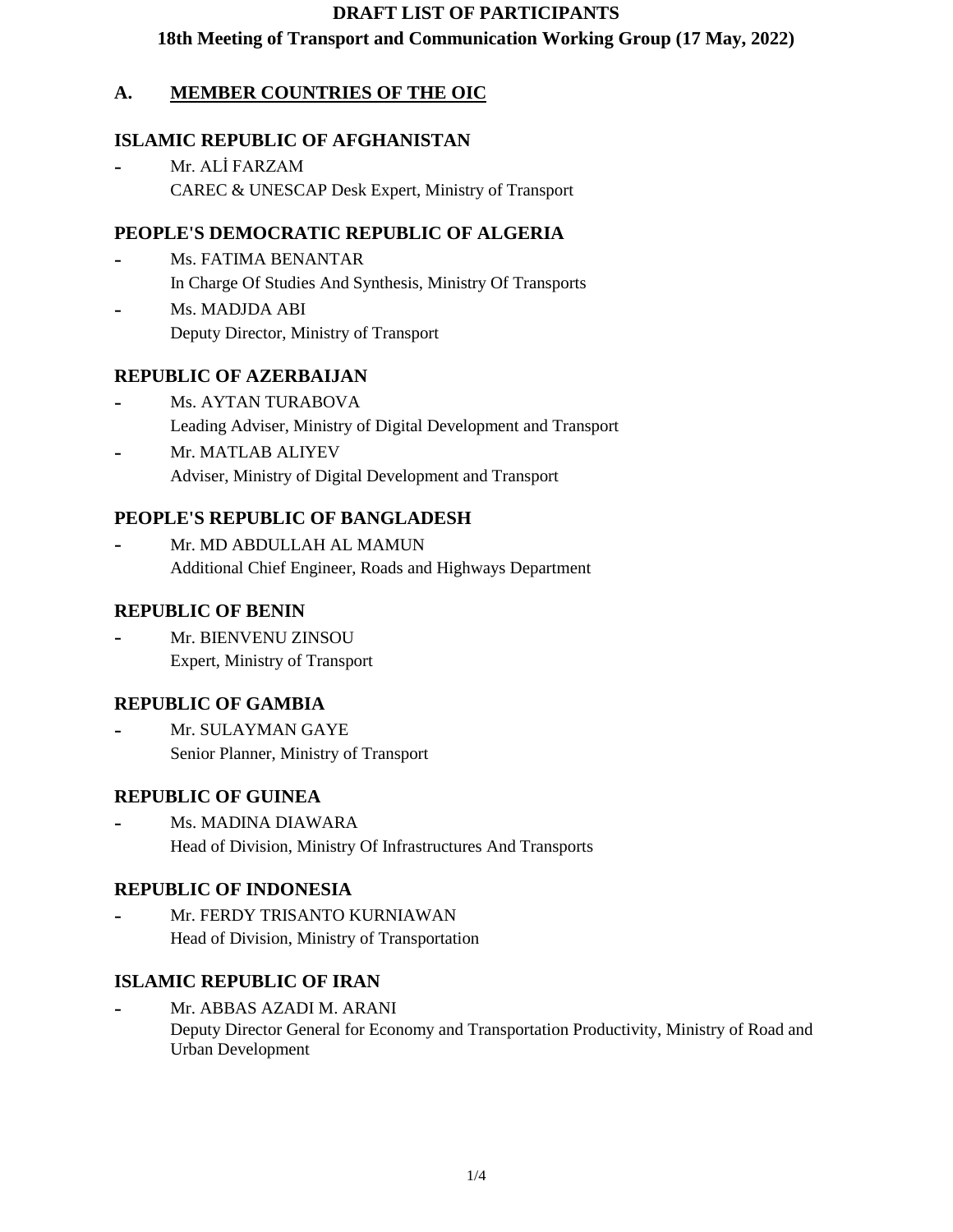Mr. MEHRAN KHAMISIZADEH Advisor, Ministry of Roads and Urban Development

### **REPUBLIC OF IRAQ**

Mr. ISRAA HANOON Chıef Engıneer, Ministry of Transportation

# **HASHEMITE KINGDOM OF JORDAN**

Ms. RANIA QAMMAZ Chief of Studies, Civil Aviation Regulatory Commission

### **REPUBLIC OF KAZAKHSTAN**

- Mr. ARMAN ADILBAYEV Senior Expert, Ministry of Industry and Infrastructure Development
- Mr. ARMAN ADEPBAYEV Acting Head of the Transit Development Department, Ministry of Industry and Infrastructure Development of the Republic of Kazakhstan

# **MALAYSIA**

- Mr. AHMAD KAMRIZAMIL MOHDRIZA UNDERSECRETARY, MINISTRY OF FOREIGN AFFAIRS MALAYSIA
- Ms. AİNİ RİSLAH MD RAMLİ NİL Principal Assistant Secretary, Ministry of Transport Malaysia
- Ms. NUR NAJIHAH MDABAS ASSISTANT SECRETARY, MINISTRY OF FOREIGN AFFAIRS, MALAYSIA

# **KINGDOM OF MOROCCO**

Mr. EL METOUI MOHAMED HEAD OF DEPARTMENT STRATEGIE, Ministry of transport and Logistics

# **FEDERAL REPUBLIC OF NIGERIA**

- Mr. ZAYYAD ABDUSSALAM Minister/Coordinator of all COMCEC activities in the Embassy, Embassy of Nigeria, Ankara, **Turkey**
- Ms. MAIMUNA ALMAKURAALAKAYI Counsellor/ Information & Culture, Embassy of Nigeria, Ankara, Turkey

# **SULTANATE OF OMAN**

Mr. SAIF SAID SALIM AL SINANI Director General Of Planning , Ministry Of Transport, Communications And Information Technology

# **THE STATE OF PALESTINE**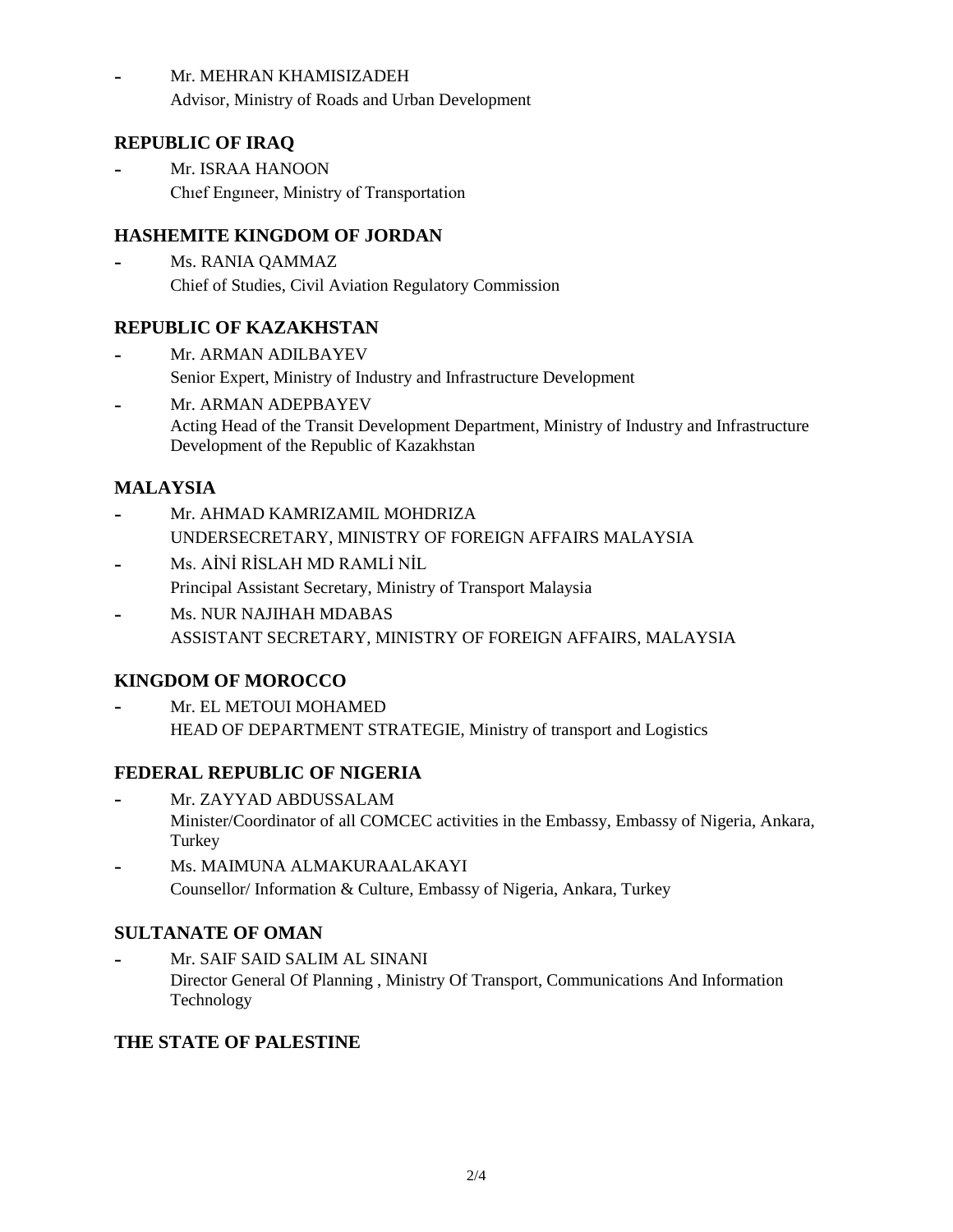Mr. ANTAR SHUROUQ

Director of Roads and Transport Department, Ministry of Transport-Palestine

### **STATE OF QATAR**

- Mr. MOHAMMAD AHMADİ Civil Engineer, Ministry of Transport
- Mr. SALEH ALMARRİ Acting Director of Land Transport Planning Department, Ministry of Transport

# **TÜRKİYE CUMHURİYETİ**

- Mr. HALİL KALAYCI European Union Expert, Ministry of Transport and Infrastructure
- Mr. OSMAN GÖKSEL ÜNLÜ Head of Department, Ministry Of Transport and Infrastructure
- Mr. HASAN UMUR ALSANCAK Environmental Engineer, Ministry Of Transport and Infrastructure
- Mr. SEZAİ ÇELİK Specialist, Ministry Of Transport and Infrastructure

# **REPUBLIC OF UGANDA**

Mr. WINSTONE KATUSHABE Commissioner Transport Regulation and Safety/Chief Licensing Officer of Motor Vehicles, Ministry of Works and Transport

# **B. THE OIC SUBSIDIARY ORGANS**

#### **STATISTICAL, ECONOMIC, SOCIAL RESEARCH AND TRAINING CENTER FOR ISLAMIC COUNTRIES (SESRIC)**

- Mr. AHMET BİLAL ARPA Project Officer, SESRIC
- Mr. DAVRON ISHNAZAROV Researcher, SESRIC
- Mr. ESAT BAKIMLI Senior Researcher, SESRIC

# **ISLAMIC CORPORATION FOR DEVELOPMENT OF THE PRIVATE SECTOR**

Mr. HASAN HİLMİ SAMANCİOGLU Strategy Senior Associate, IsDB- ICD

# **C. SPECIALIZED ORGANS OF THE OIC**

# **ISLAMIC DEVELOPMENT BANK (IsDB)**